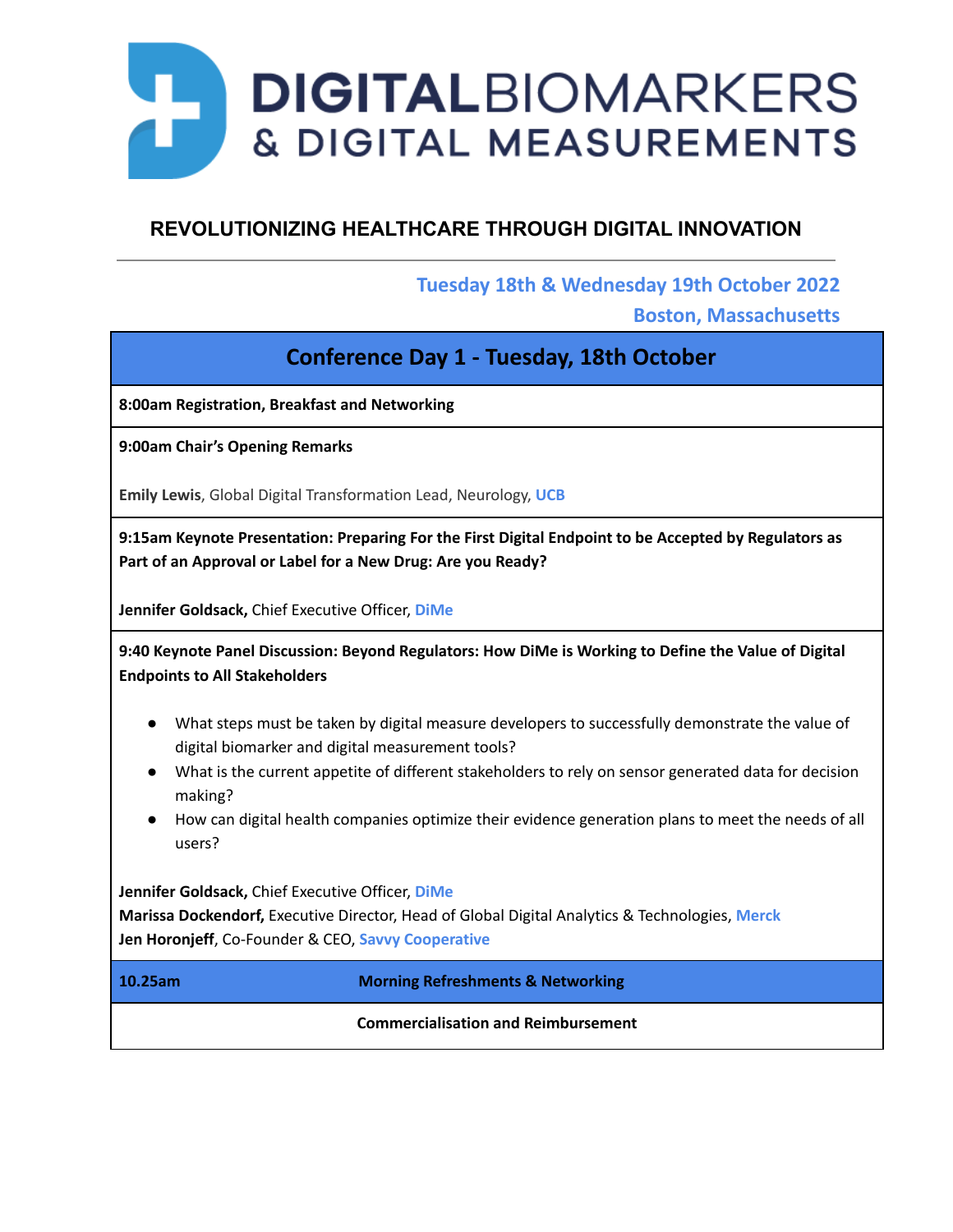## **11:00am Case Study: Learnings From the First Pre-Competitive Development of a Digital Endpoint for Use in Clinical Trials: DiMe's Nocturnal Scratch Initiative**

**Jennifer Goldsack,** Chief Executive Officer, **DiMe**

**Carrie Northcott**, Director, Digital Medicine & Translational Imaging - Early Clinical Development, **Pfizer Alexander Everhart**, Post-Doctoral Fellow, **Harvard Business School & The Harvard-MIT Center for Regulatory Science**

### **11:45am Panel Discussion: Can We Scale Digital Biomarkers and Digital Measurements Across the US and Beyond?**

*Even off the back of the COVID-19 pandemic it is evident that regardless of digital health technological advancement, reimbursement, regulation and adoption remain a obstacle. In this panel discussion we assess* whether or not digital endpoints can be successfully integrated into healthcare on a global scale given the *challenges currently posed by the industry.*

- Where must we innovate commercial strategies to successfully scale digital endpoints globally?
- Who do digital biomarker companies need to be partnering with to help scale their business effectively?
- What is the risk profile for digital biomarkers companies and how can we define this?
- How are companies managing to stay afloat whilst reimbursement and adoption continue to be an issue?
- How can digital health companies successfully approach payers and improve their communication to get their products reimbursed?
- What is the ecological validity of digital biomarkers? Can we truly use these products in real-world settings?
- Moving forward, what actions must be taken by all stakeholders in the space to break digital biomarkers and digital measurements tools into mainstream healthcare?

**Benjamin Vandendriessche**, Chief Medical Officer, **Byteflies Sarah Ernst**, Senior Director of Digital Strategy & Partnerships, **Sanofi Everett Crosland**, Chief Commercial Officer, **Cognito Shikha Anand**, Chief Medical Officer, **Withings**

**12:30pm Lunch & Networking**

**Clinical Trials**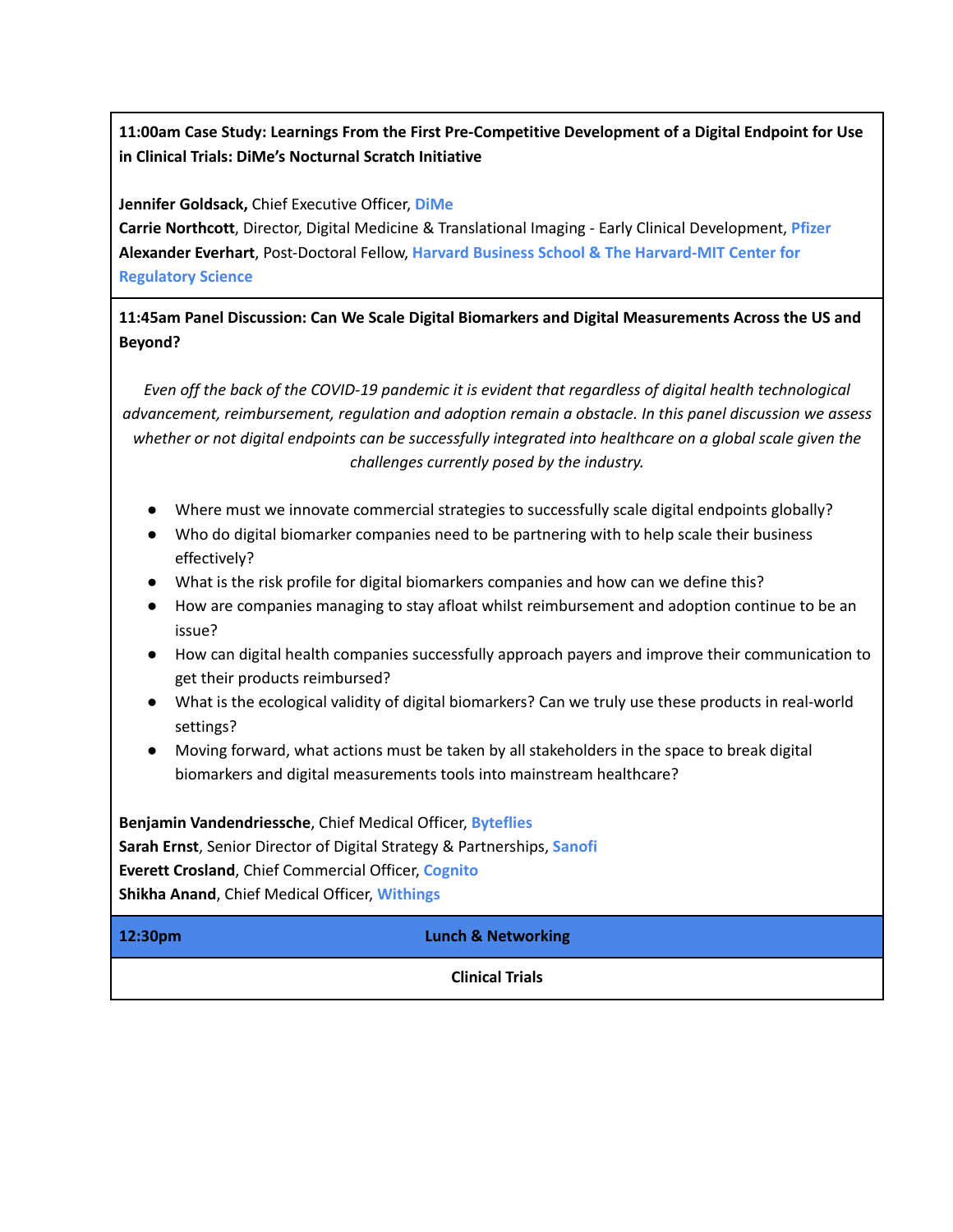## **2:00pm Presentation: Low-cost Self Administration of Digital Health Measures in Studies Using Collaborative Development and Validation Measures**

- Consortia methods for developing and validating novel digital measure.
- Crowd sourcing methods for deriving new digital biomarkers
- Mobile Toolbox A collaborative open source platform for building research studies using digital health technologies. Including abilities for others to contribute new measures and technology to the community.

#### **Larsson Omberg**, Vice President, **Sage Bionetworks**

**2:25pm Panel Discussion: What Steps Still Need to be Made Before Decentralized Clinical Trials Are Adopted into Healthcare Strategy?**

Decentralized clinical trials has fallen on the lap of the industry over the past few years and continues to be at the forefront of the discussion within digital health. Regardless, the adoption of this practice is still yet to take off. Here, we explore why clinical research has been reluctant to explore this route and what leaps are yet to *be made within the healthcare industry to accelerate the adoption of decentralized clinical trials.*

- A look into the benefits and limitations of using decentralized clinical trials over a site-based system where are we today?
- How are sensors and wearable technologies used to better patient engagement and outcomes in remote clinical trials?
- What are the biggest challenges that come with launching decentralized clinical trials?
- COVID-19 helped bring measurement tools to light, but has this truly kickstarted the adoption of decentralized clinical trials?
- How can digital biomarkers and measurement tools streamline clinical trials and make them more efficient?
- How do you validate novel digital endpoints?
- How can companies approach concerns regarding socio-economic and racial equity in clinical trials?
- What are the next steps for the digital biomarker community to successfully adopt decentralized clinical trials?

Moderator: **Michael T. Ropacki**, Chief Medical Officer, **Oryzon Abhishek Pratap**, Group Head of AI & Digital Health, **The Centre for Addiction & Mental Health Dexter Hadley**, Chief of Artificial Intelligence, **UCF Andy Coravos**, Co-Founder & CEO, **HumanFirst Polina Voloshko**, Chief Medical Officer, **BioTelemetry a Philips Company**

**3:10pm Afternoon Refreshments & Networking**

**Collaboration**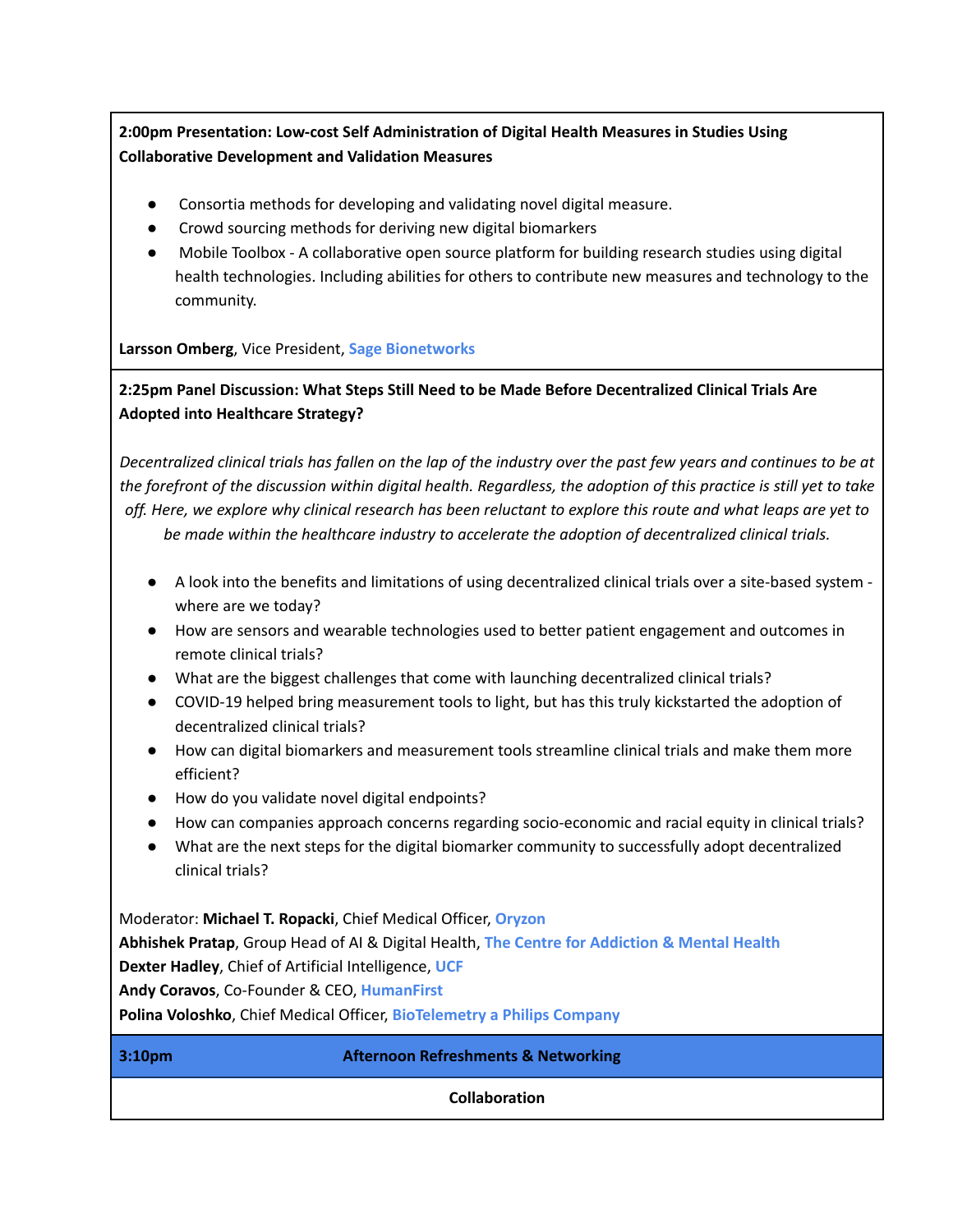#### **3:40pm Fireside Chat: How to Address Interoperability of Multiple Sensors?**

- **●** Insights into how digital biomarkers can consist of interoperable components giving them modularity.
- How can additional sensors be stacked onto your product to enhance sensitivity and specificity of data collection?
- **●** How can companies collaborate so digital biomarkers can be compatible with multiple devices and electronic interfaces treating a disease?

**Anand Iyer**, Chief Strategy Officer, **Welldoc**

**4:10pm Panel Discussion: How Can We Standardize Clinical Research in the Pre-competitive Stage: Is This the Future of Digital Biomarker Partnerships?**

*Within the industry there seems to be a recurring conflict where companies are producing too many endpoints but not enough therapeutic products. Digital health companies are working towards producing the same endpoints however this time could be better allocated through collaboration and working with one* another in the pre-competitive phase. In this discussion we take a deep dive into the likelihood of these *partnerships coming to life in the industry and explore what the best ways for companies to work collaboratively will be.*

- Why is it important for the industry to begin strategizing pre-competitive collaboration on new endpoint development?
- Why are we seeing so many endpoints being developed and not enough therapeutic products coming together?
- What strategy can we adopt to ensure the right protocol is followed and right partnerships are made in these collaborative projects?
- How can we think about sharing our research and compliance data?
- How can industry leaders partnering together improve novel endpoint development?
- Is this a viable solution to novel endpoint development in the future?
- Which companies are already adopting this strategy?

Moderator: **Vaibhav Naryan**, VP, Digital Innovation, **Johnson & Johnson Siva Nadarajah**, President & Co-Founder, **JOGO Health Jessica Robin**, Director of Clinical Research, **Winterlight Labs Gayle Wittenberg**, VP Neuroscience Data Science and Digital Health, **Janssen Krishna Jhaveri**, Senior Clinical Scientist, **Philips**

**4:55pm Chairs Closing Remarks of Day 1.**

**Emily Lewis**, Global Digital Transformation Lead, Neurology, **UCB**

#### **5:00pm End of The Digital Biomarkers & Digital Measurements US Summit Day 1**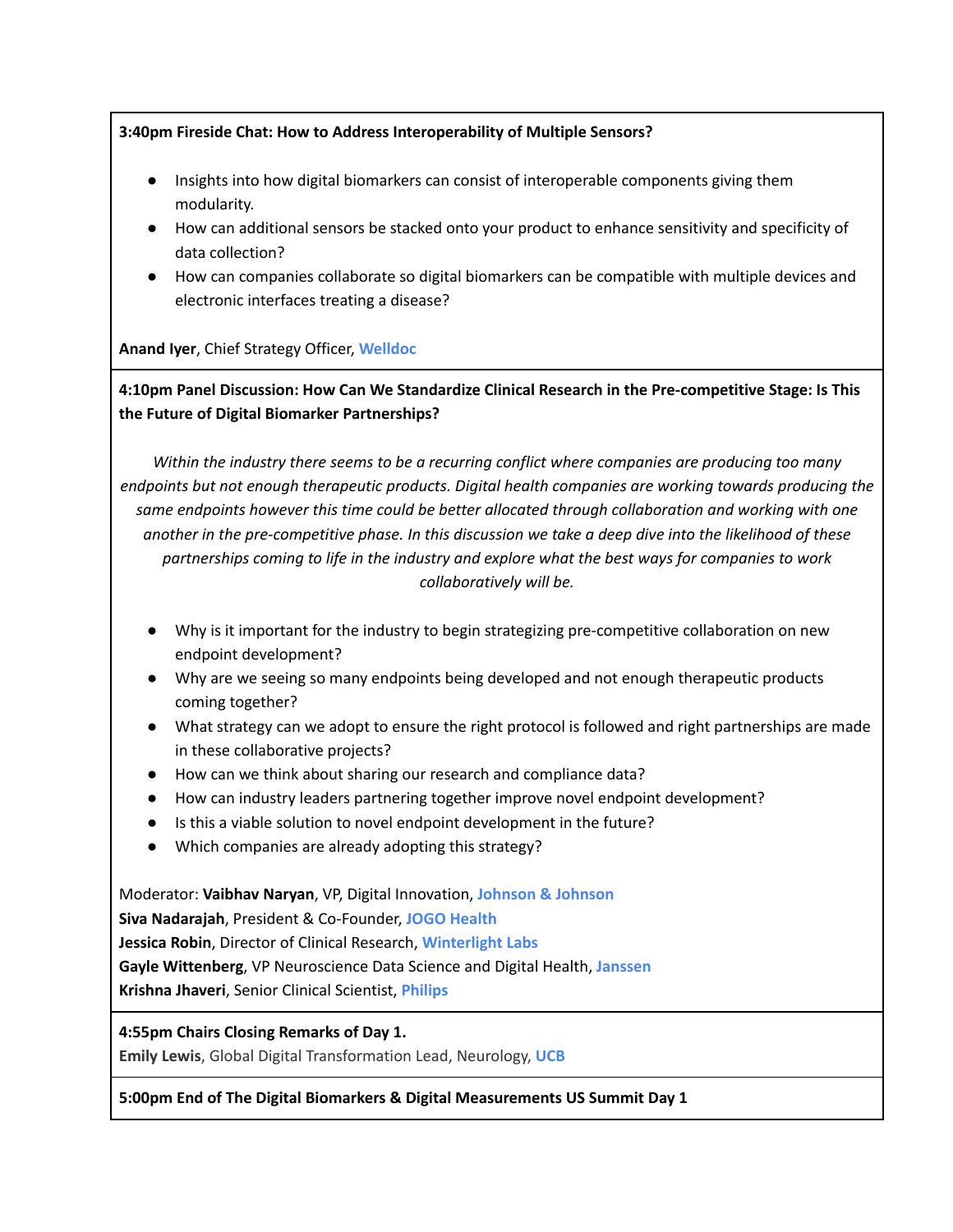# **Conference Day 2 - Wednesday, 19th October**

**8:00am Registration, Breakfast and Networking**

**9:00am Chair's Opening Remarks**

**Ariel Dowling**, Director of Digital Strategy, **Takeda**

#### **Adoption**

#### **9:10am Keynote Presentation: A Look into How Digital Health Tools Can Be Utilized In Lower-resourced Countries to Improve Patient Care**

- An insight into the potential impact of digital biomarkers and digital measurement tools in lower-resourced areas of the world
- How can digital tools and telehealth solutions be used to combat shortages of physicians and medical facilities?
- What would be the economic and logistical challenges associated with implementing digital health in LEDCs?

**Amal Katrib**, Founding Executive Director, **eSaha**

**9:50 Panel Discussion: From Development to Clinical Adoption: An End-to-End System Leveraging Data for Therapeutic Value -** Click Therapeutics

*Traditional "gold-standard" measurements are known to have bias, come with undue patient burden, and are* not scalable given the time for administration. Digital therapeutics (DTx) offer the promise of a scalable and safe therapeutic as well as the ability to more objectively measure clinical outcomes and inform the delivery of treatment. At Click, we have established a process we call 'The Diamond', which is the core of how we build our DTx. This panel will focus on how we (a) approach the exploration and validation of digital biomarkers *within our internal R&D team, (b) integrate digital biomarkers and measurement into our products, (c) tailor digital biomarkers and measurement to maximize therapeutic value, (d) how digital biomarkers and digital measurement can be integrated to overcome physician barriers, and (e) how we place people with lived experience at the core of this process.*

- What is an example of a product development model for building validated prescription digital therapeutics?
- What is the process for developing and validating digital biomarkers and measurement?
- How do you integrate digital biomarkers and measurement into a digital therapeutic subject to regulatory review?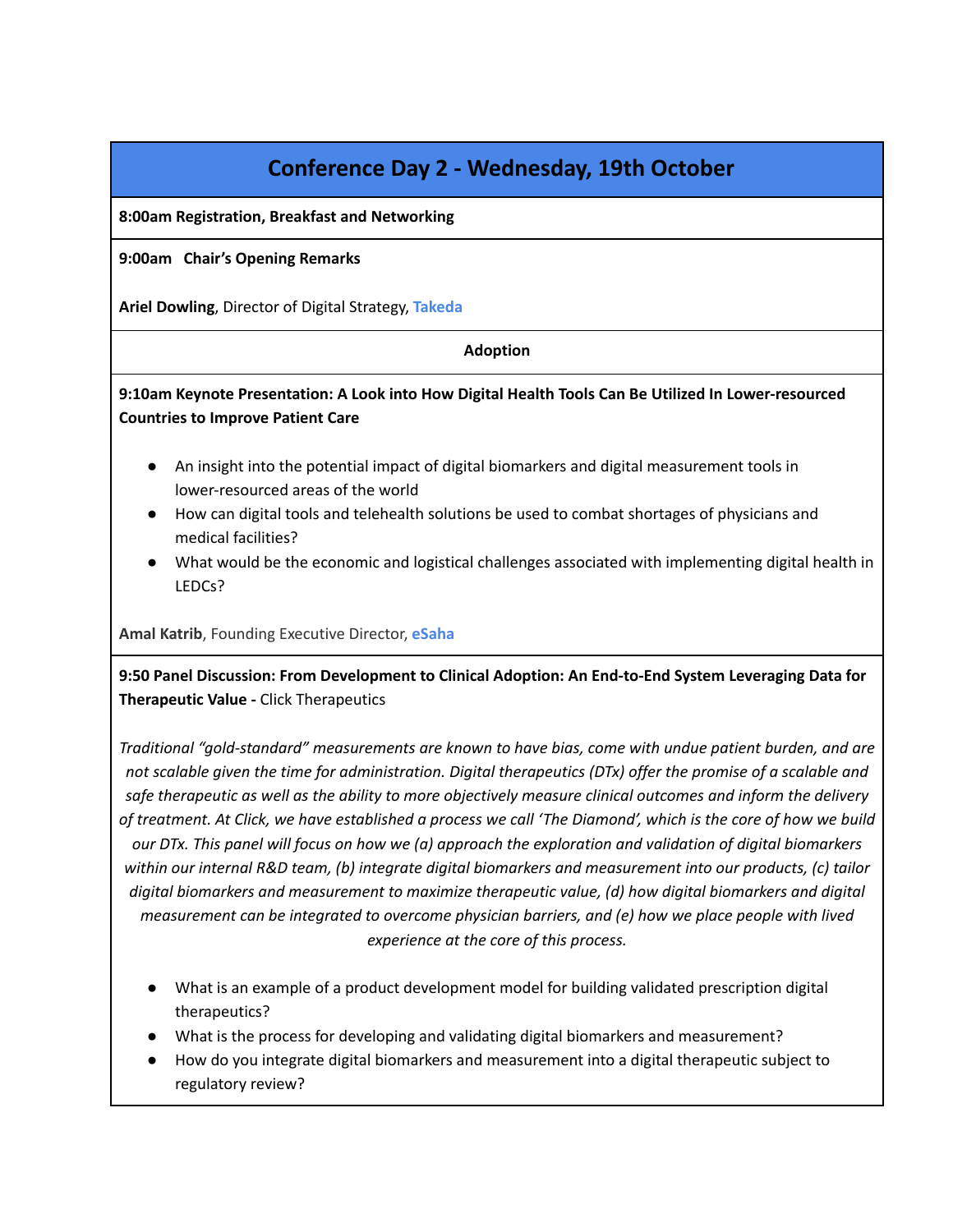- How do you leverage digital biomarkers and measurement to drive therapeutic value to patients?
- What are barriers and enablers to digital biomarker and measurement adoption?
- How can you ensure that people with lived experience are at the core of developing digital biomarkers and measurement?

Moderator: **Shaheen Lakhan**, Chief Medical Officer, **Click Therapeutics Tim Campellone**, VP of Clinical Science, **Click Therapeutics Dan Rimm**, Director of Product Science, **Click Therapeutics Jesse Mursky-Fuller**, Senior Prototype Engineer, **Click Therapeutics Alankar Gupta**, VP of Clinical Development, **Click Therapeutics Patient Representative**, **TBA**

**10.40am Morning Refreshments & Networking**

#### **Data Quality & Data Security**

#### **11:25am Presentation: How to Identify the Clinically Significant Signal Through the Noise?**

- If digital biomarker companies are able accurately identify the digital endpoint signal through the noise, health systems won't have to worry about data management concerns
- How can we identify the signal we need to provide to the clinical team for further investigation in order to increase sensitivity and specificity for a particular condition?
- How does this interface with electronic health records?
- How is the veteran health administration approaching digital biomarkers?

**Cole Zanetti**, Chief Health Informatics Officer, **U.S. Department of Veterans Affairs**

#### **11:50am Panel Discussion: An Overview of How the Industry Plans to Tackle the Cyber Security Barriers Posed by Digital Biomarkers**

As the digitization of healthcare continues to accelerate, the digital tools utilized for data collection begin to *raise ethical concerns. Ensuring the data produced from digital biomarkers and measurement tools is* managed safely, whilst remaining accessible, is essential. Here we bring you a panel of experts to both define *and strategize how we can tackle the barriers posed by data safety concerns in digital health.*

- What are the key concerns for users regarding data protection and data safety?
- How can the approaches that are currently in place be redefined and improved?
- Can we define a data management system leveraging the security of a decentralized approach and the accessibility of a centralized approach?
- How can data be made available to other companies in a decentralized security management system?